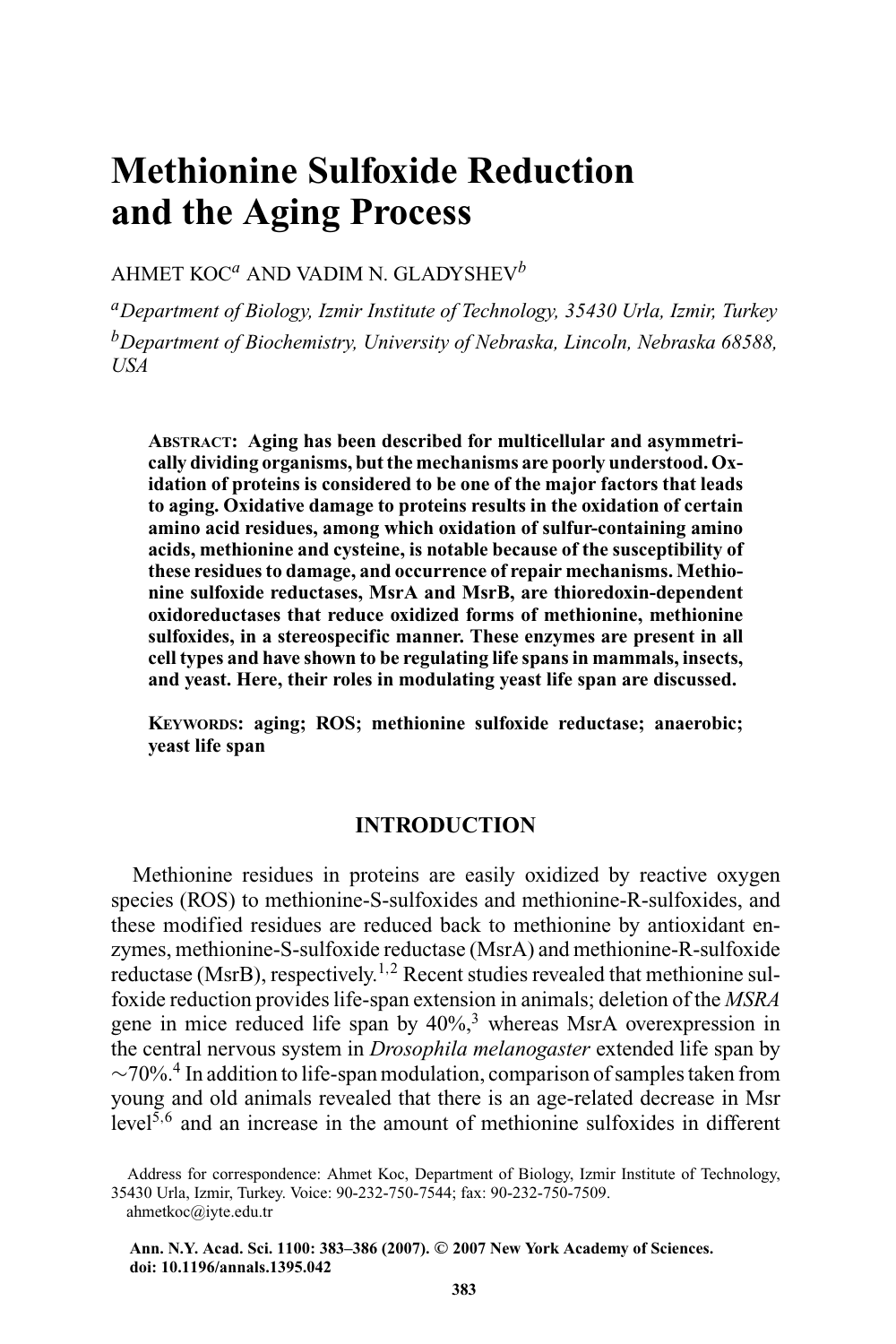tissues.7,<sup>8</sup> These studies demonstrate the importance of methionine sulfoxide reduction in the aging process.

#### **YEAST METHIONINE SULFOXIDE REDUCTASES**

The budding yeast *S. cerevisiae* has been extensively used as a model organism in aging studies.9,<sup>10</sup> Only a single *MSRA* (Mxr1, YER042W) and *MSRB* (YCL033C) genes occurs in yeast. MsrA mutant cells cannot efficiently reduce protein-based methionine sulfoxides and only partially reduce free methionine sulfoxides.<sup>11</sup> MsrB mutant cells have more mild phenotypes, however, double mutants lacking both *MSRA* and *MSRB* genes cannot grow on methionine-S-sulfoxide as the sole source of sulfur, suggesting that MsrA is the only methionine-S-sulfoxide-specific reductase. However, there is a residual growth of double mutants in the presence of methionine-R-sulfoxide suggesting the presence of an additional minor MsrB activity. Identity of the protein that catalyzes this reaction is not known.12 Recombinant yeast MsrA protein is 10-fold more active than recombinant MsrB in *in vitro* reduction of dabsylated L-methionine sulfoxide to dabsylated methionine. Consistent with its high specific activity, deletion of MsrA results in stronger hydrogen peroxide sensitivity than deletion of MsrB.<sup>12</sup>

# **ROLE OF MSRA AND MSRB IN YEAST AGING**

Although deletion of MsrA decreases and overexpression increases the life span by 25%, deletion or overexpression of MsrB has no effects under normal growth conditions. However, simultaneous deletion of both genes dramatically reduces the life span by 63% suggesting a role of MsrB in the absence of MsrA. Remarkably, overexpression of MsrB under calorie-restriction conditions extends life span by  $120\%$ .<sup>12</sup> Primary structure of MsrB contains a signal peptide that is suggestive of mitochondrial location. Since calorie restriction extends the life span by increasing the mitochondrial respiration rate, MsrB may be crucial for regulating this process. It should be noted that MsrB is a selenium-containing protein in mammals<sup>2</sup> and its expression is regulated by dietary levels of this trace element. Thus, the dramatic lifespan extension in the yeast offered by MsrB under calorie-restriction conditions suggests that dietary selenium supplements alone or in combination with restricted food intake are good candidates for dietary life extension in mammals.

To further analyze the role of MsrA and MsrB in aging, life-span assays were carried out under anaerobic conditions, where ROS production is low. As opposed to the expected extension of life span, cells lived 35% shorter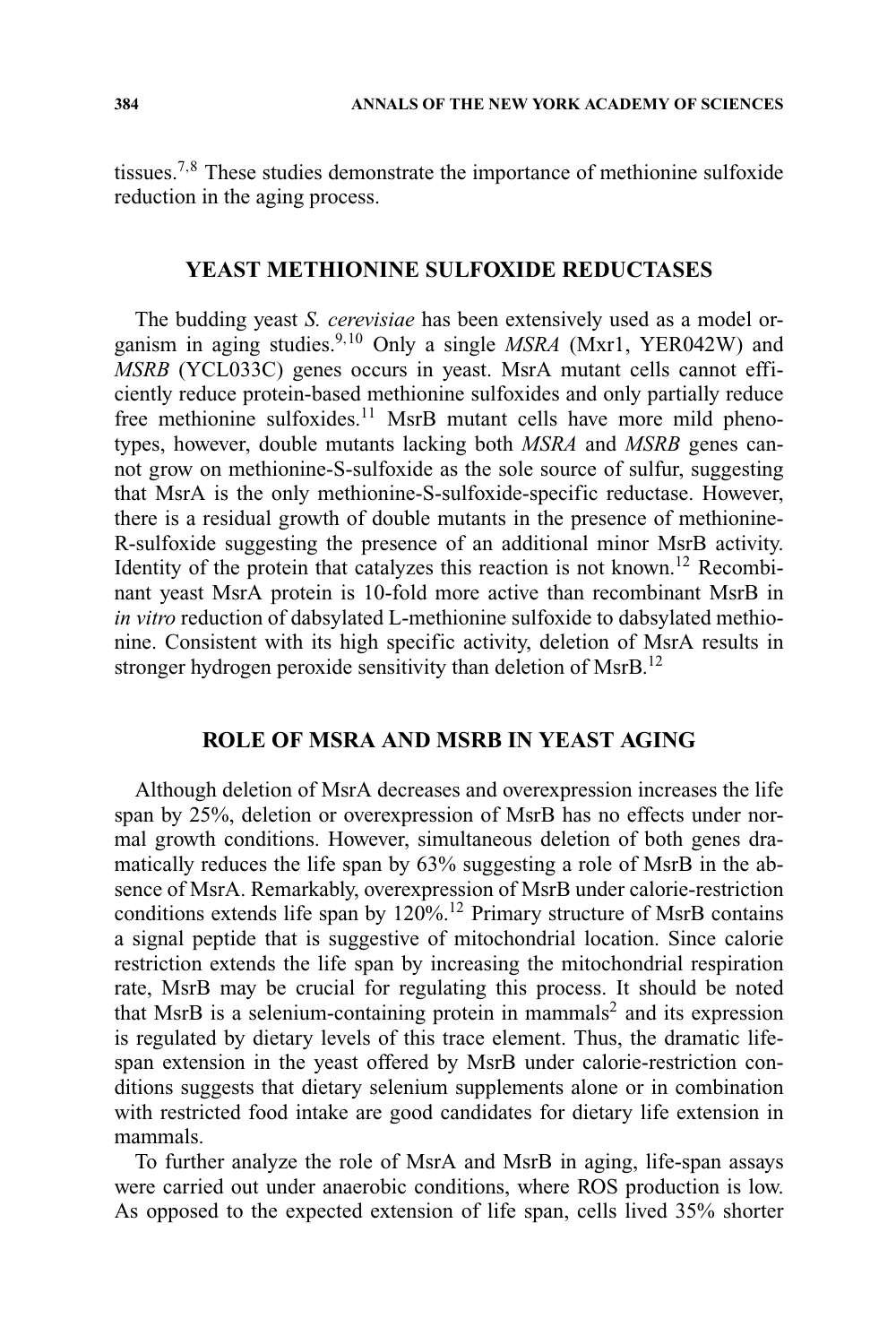under anaerobic conditions and neither deletion nor overexpression of MsrA or MsrB had modulatory effects on the life span. A possible explanation for shorter life span under anaerobic condition is that the cells may not derive sufficient energy to drive biochemical reactions, because oxidative phosphorylation requires oxygen for ATP synthesis and anaerobic yeast can only use glycolysis to produce a limited amount of energy. Further reduction (15%) of life span by calorie restriction under anaerobic condition clearly shows the link between the ability for efficient energy production and life span.<sup>12</sup>

## **CONCLUDING REMARKS**

Methionine sulfoxide reductases are antioxidant enzymes that play a role in scavenging ROS damage by repairing oxidized methionine residues. Their absence increases the level of ROS damage and decreases the mean and maximum life span. This work suggested that ROS should be considered as modulators rather than causes of aging. Even though aerobic metabolism is accompanied by ROS production, it results in a longer life span, most likely because of efficient energy production.

## **REFERENCES**

- 1. WEISSBACH, H. *et al*. 2002. Peptide methionine sulfoxide reductase: structure, mechanism of action, and biological function. Arch. Biochem. Biophys. **397:** 172–178.
- 2. KRYUKOV, G.V. *et al*. 2002. Selenoprotein R is a zinc-containing stereo-specific methionine sulfoxide reductase. Proc. Natl. Acad. Sci. USA **99:** 4245–4250.
- 3. MOSKOVITZ, J. *et al*. 2001. Methionine sulfoxide reductase (MsrA) is a regulator of antioxidant defense and lifespan in mammals. Proc. Natl. Acad. Sci. USA **98:** 12920–12925.
- 4. RUAN, H. *et al*. 2002. High-quality life extension by the enzyme peptide methionine sulfoxide reductase. Proc. Natl. Acad. Sci. USA **99:** 2748–2753.
- 5. STADTMAN, E.R. *et al*. 2002. Cyclic oxidation and reduction of protein methionine residues is an important antioxidant mechanism. Mol. Cell Biochem. **234–235:** 3–9.
- 6. PETROPOULOS, I. *et al*. 2001. Rat peptide methionine sulphoxide reductase: cloning of the cDNA, and down-regulation of gene expression and enzyme activity during aging. Biochem. J. **355:** 819–825.
- 7. GARNER, M.H. & A. SPECTOR. 1980. Selective oxidation of cysteine and methionine in normal and senile cataractous lenses. Proc. Natl. Acad. Sci. USA **77:** 1274– 1277.
- 8. HORSTMANN, H.J., J.W. ROHEN & K. SAMES. 1983. Age-related changes in the composition of proteins in the trabecular meshwork of the human eye. Mech. Ageing Dev. **21:** 121–136.